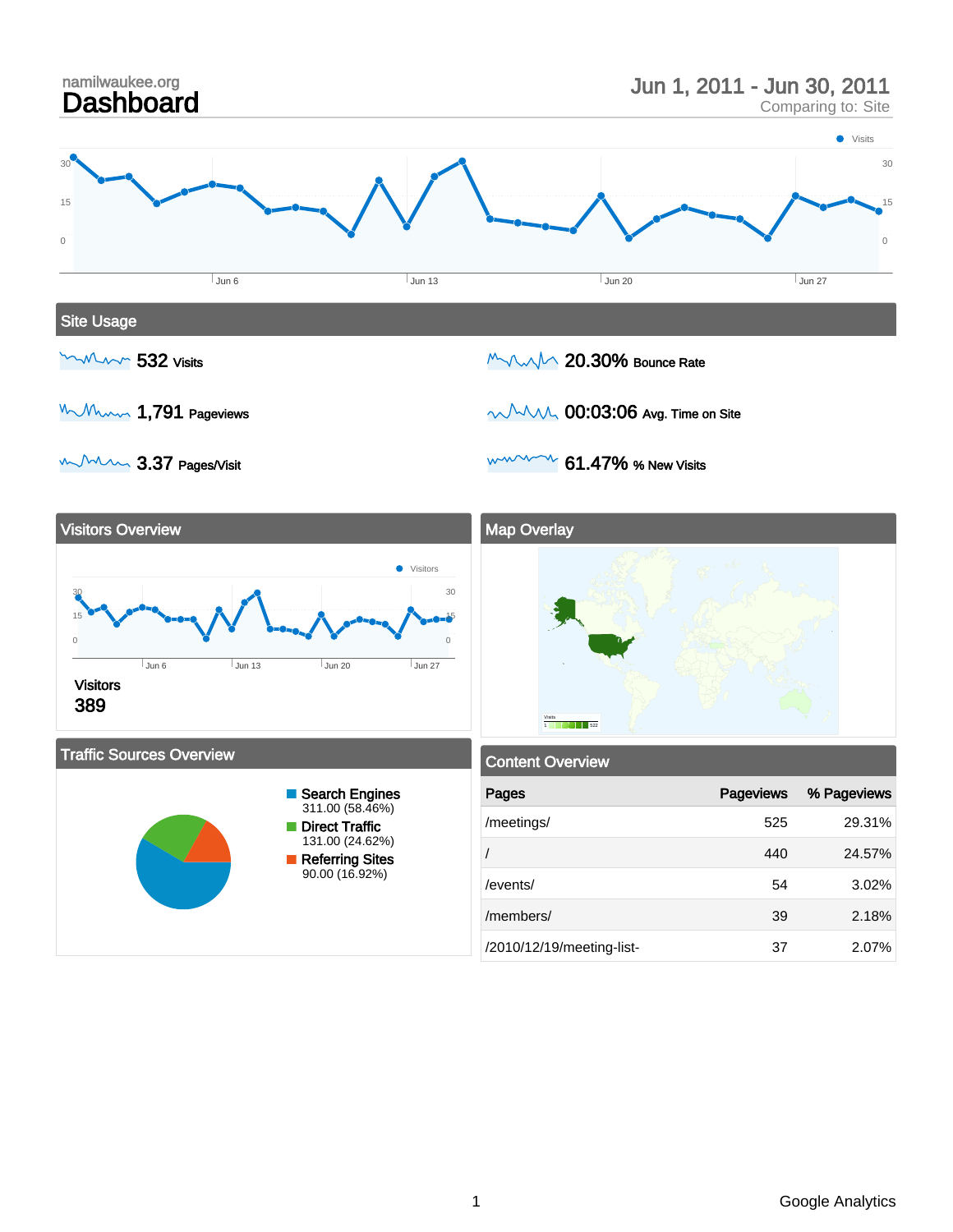

#### Technical Profile

| <b>Browser</b>         | <b>Visits</b> | % visits |
|------------------------|---------------|----------|
| Internet Explorer      | 242           | 45.49%   |
| Firefox                | 104           | 19.55%   |
| Safari                 | 66            | 12.41%   |
| Chrome                 | 54            | 10.15%   |
| <b>Android Browser</b> | 52            | 9.77%    |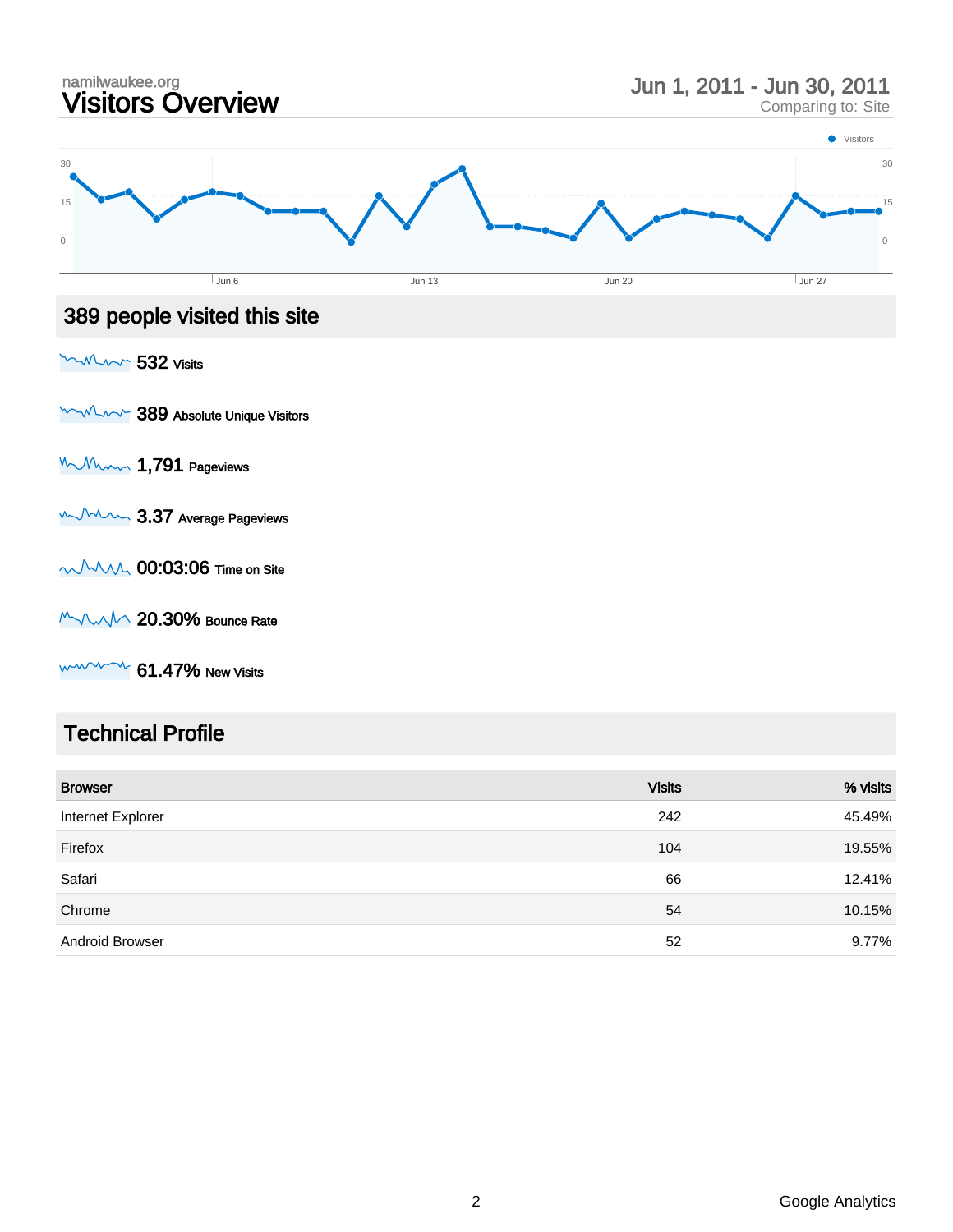

### All traffic sources sent a total of 532 visits

MyMA 24.62% Direct Traffic

LAAM 16.92% Referring Sites



 $M_{\nu}$  58.46% Search Engines

# Top Traffic Sources

| <b>Sources</b>    | <b>Visits</b> | % visits | Keywords                     | <b>Visits</b> | % visits |
|-------------------|---------------|----------|------------------------------|---------------|----------|
| google (organic)  | 257           | 48.31%   | na meetings milwaukee        | 57            | 18.33%   |
| (direct) ((none)) | 131           | 24.62%   | narcotics anonymous          | 52            | 16.72%   |
| na.org (referral) | 50            | 9.40%    | na milwaukee                 | 21            | 6.75%    |
| yahoo (organic)   | 27            | 5.08%    | milwaukee inner city area na | 15            | 4.82%    |
| bing (organic)    | 18            | 3.38%    | narcotics anonymous          | 15            | 4.82%    |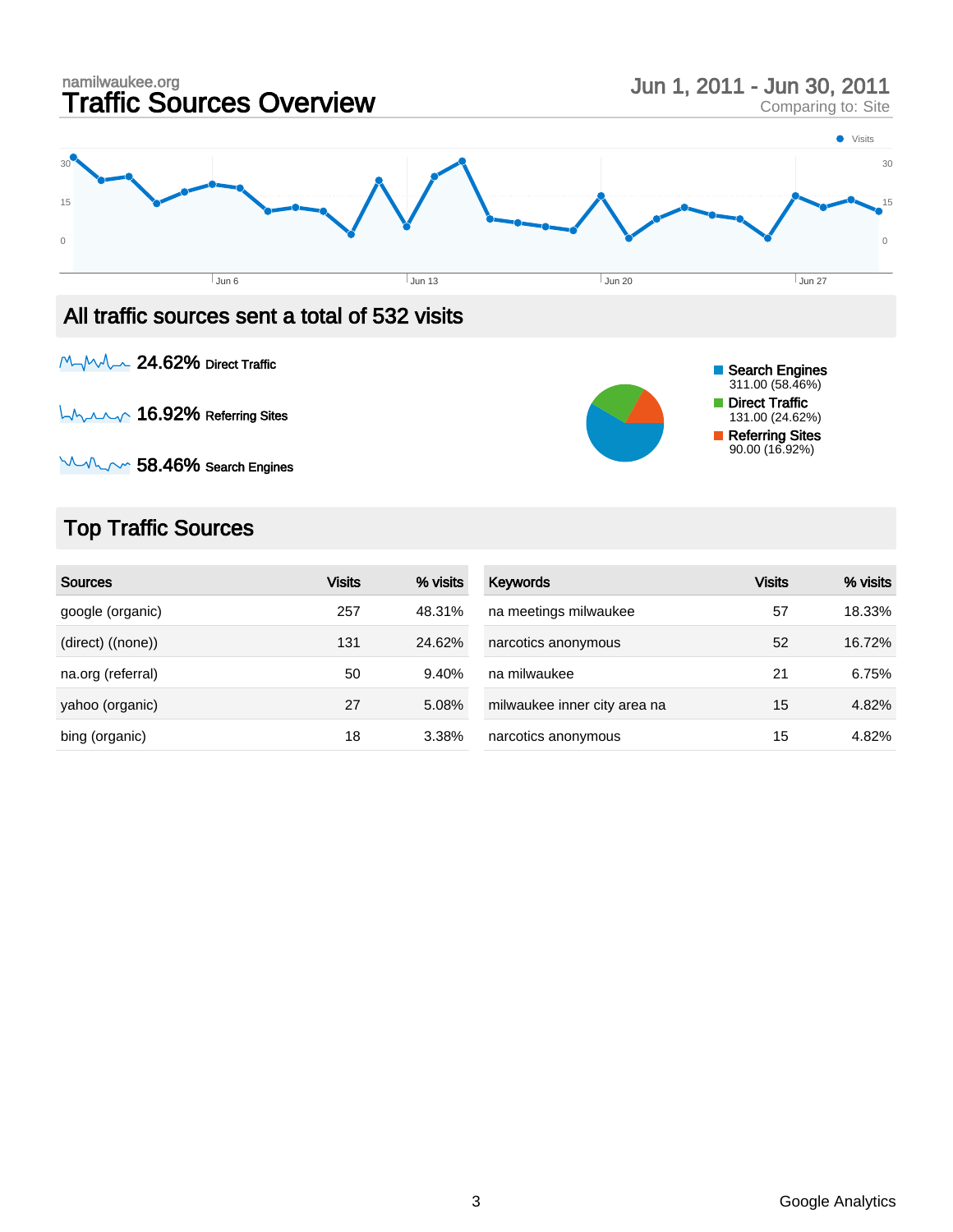# namilwaukee.org<br>**Map Overlay**



### 532 visits came from 7 countries/territories

Site Usage

| <b>Visits</b><br>532<br>% of Site Total:<br>100.00% | Pages/Visit<br>3.37<br>Site Avg:<br>$3.37(0.00\%)$ | Avg. Time on Site<br>00:03:06<br>Site Avg:<br>00:03:06 (0.00%) |             | % New Visits<br>61.47%<br>Site Avg:<br>61.47% (0.00%) |              | <b>Bounce Rate</b><br>20.30%<br>Site Avg:<br>20.30% (0.00%) |  |
|-----------------------------------------------------|----------------------------------------------------|----------------------------------------------------------------|-------------|-------------------------------------------------------|--------------|-------------------------------------------------------------|--|
| Country/Territory                                   |                                                    | <b>Visits</b>                                                  | Pages/Visit | Avg. Time on<br><b>Site</b>                           | % New Visits | <b>Bounce Rate</b>                                          |  |
| <b>United States</b>                                |                                                    | 522                                                            | 3.39        | 00:03:08                                              | 60.92%       | 19.92%                                                      |  |
| (not set)                                           |                                                    | 4                                                              | 3.00        | 00:02:00                                              | 75.00%       | 0.00%                                                       |  |
| Turkey                                              |                                                    | $\overline{2}$                                                 | 1.00        | 00:00:13                                              | 100.00%      | 50.00%                                                      |  |
| Belgium                                             |                                                    |                                                                | 3.00        | 00:00:43                                              | 100.00%      | $0.00\%$                                                    |  |
| Sweden                                              |                                                    |                                                                | 1.00        | 00:00:00                                              | 100.00%      | 100.00%                                                     |  |
| Australia                                           |                                                    |                                                                | 1.00        | 00:00:00                                              | 100.00%      | 100.00%                                                     |  |
| Russia                                              |                                                    |                                                                | 1.00        | 00:00:00                                              | 100.00%      | 100.00%                                                     |  |
|                                                     |                                                    |                                                                |             |                                                       |              | 1 - 7 of $7$                                                |  |